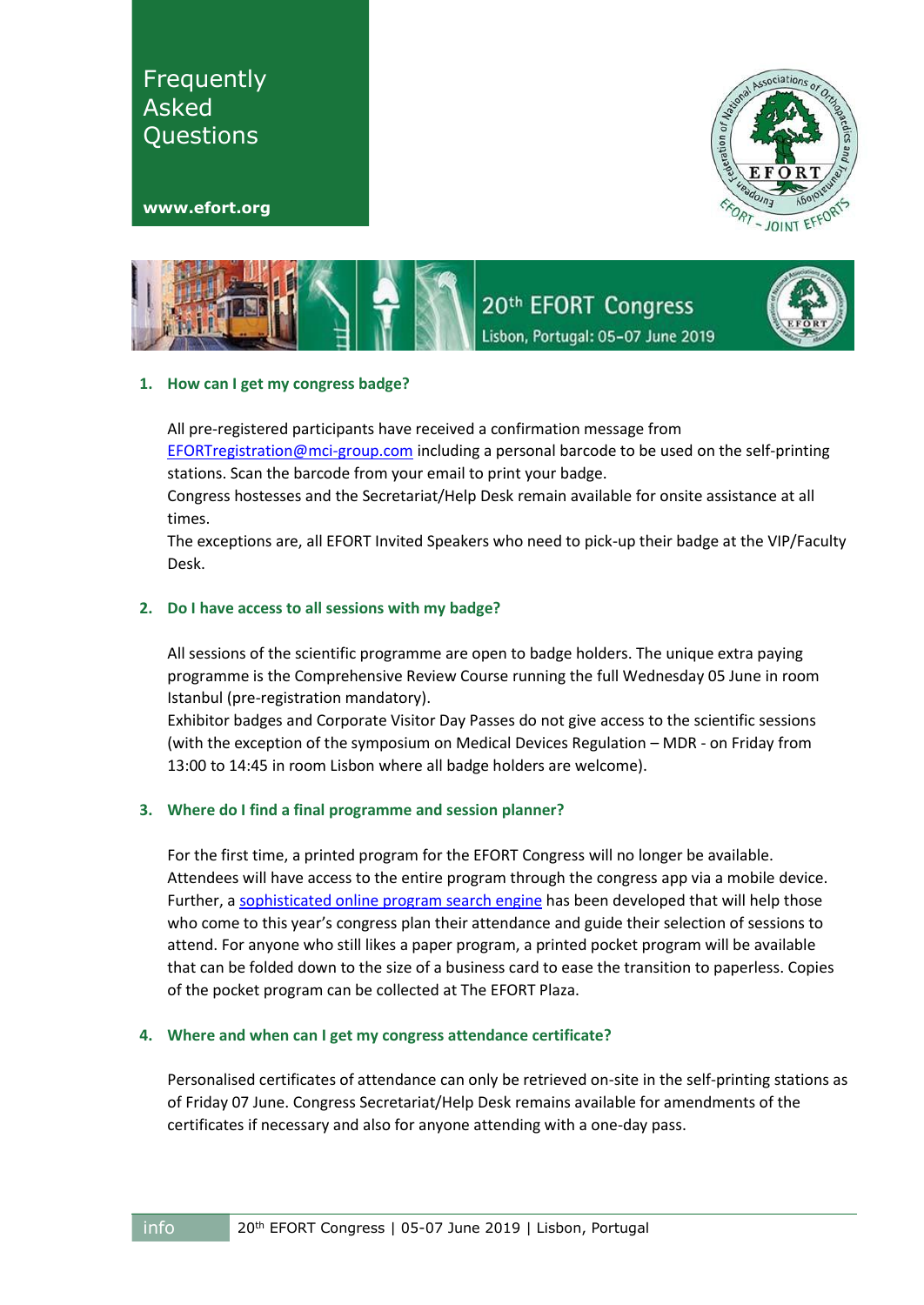

#### **[www.efort.org](http://www.efort.org/)**

### **5. Where and when can I get my CME certificate?**

CME certificates can be downloaded after the congress only if you have correctly **tracked your educational activity** from the beginning of the congress by registering on the EFORT App and scanning your badge in and out in each session attended. A CME column is located at the entrance of each scientific session to allow you to scan your badge. A CME help desk counter will be located in the congress registration area to support you with scanning and mobile app inquiries.

Please note the download of the CME certificate depends on the completion of the session surveys and can only be claimed, at the latest, 6 weeks after the end of the congress. More information can be found here[: https://congress.efort.org/cme-credits-2019](https://congress.efort.org/cme-credits-2019)

# **The attendance of the industry satellite lunch symposia and also the symposium on Medical Devices Regulation (MDR) on Friday 13:00 – 14:45 in room Lisbon are not entitled to any CME.**

### **6. What should I do if I am an EFORT invited speaker?**

After picking up your VIP badge at the Faculty Desk, as a speaker of an invited session, you must upload the files of your presentation(s) beforehand.

# **7. What is the best learning format?**

Browse through our **EFORT Lisbon 2019 Congress Scientific Programme** to find out within the many scientific sessions which ones will best match your learning needs over the 3 days of the congress[. Get familiar with the definition per format,](https://congress.efort.org/scientific-sessions) be it a [Complex Case Discussions](https://congress.efort.org/complex-case-discussions) (CCD)[, Debate Fora](https://congress.efort.org/debate-fora) (DF)[, Evidence Based Medicine Sessions](https://congress.efort.org/evidence-based-medicine-sessions) (EBM), [Instructional Lectures](https://congress.efort.org/instructional-lectures) (IL)[, Interactive Expert Exchange Sessions](https://congress.efort.org/interactive-experts-exchange) (IEE), [Symposia](https://congress.efort.org/symposia) (S) and many others

### **8. What should I do if I am an industry satellite speaker?**

Once in possession of a valid badge from the company you are representing as an industry speaker, you must upload the files of your presentation(s) beforehand at the Speakers Preview Centre.

### **9. What should I do if I am orally presenting an abstract?**

After printing your badge, as a presenting author of a Free Paper and/or Clinical Report, you must upload the files of your presentations beforehand.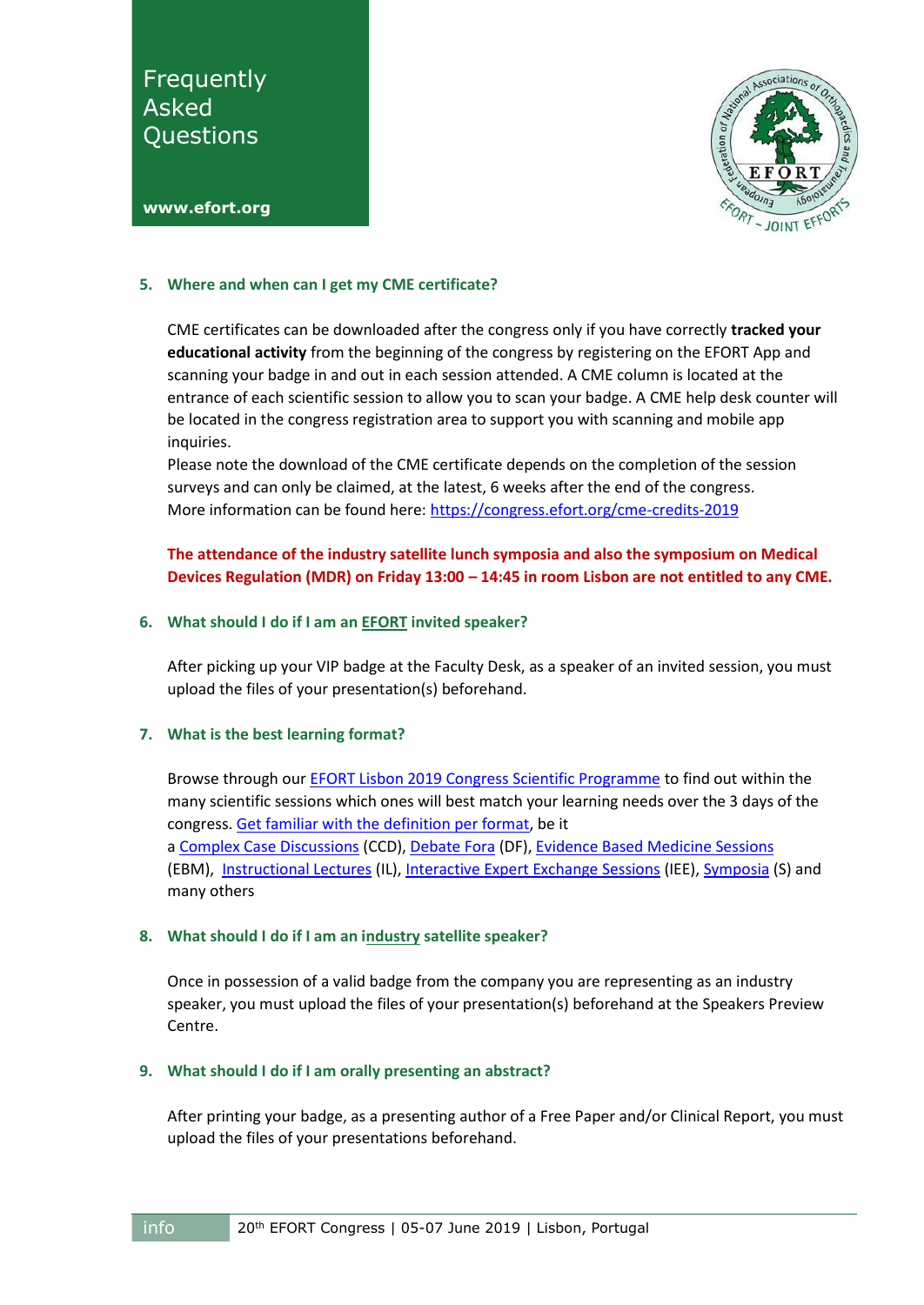

#### **[www.efort.org](http://www.efort.org/)**

### **10. When will upload of the presentations be available?**

Upload is available directly online or at the Speakers Preview Centre, a minimum of 2 hours before presenting. Whenever possible, please upload your presentation in advance to avoid waiting. All speakers, even those who have pre-submitted presentations, must go to the Speaker Preview Centre, to complete their COI statements and check their presentations. Technical assistance will be provided and material can be edited and updated on the workstations on site.

### **11. Where and when can I get the certificate for my oral presentation?**

Presentation certificates will be generated at the **Speakers Preview Centre** upon upload/last check-up of your presentation's display. Please do not leave the Speakers Preview Centre without your certificate.

### **12. What should I do if I am presenting a poster?**

Posters presenting authors are fully responsible for bringing a paper copy of their poster to hang up on-site. EFORT does not undertake any action for the printing of the material and NO printer is available on-site. No slides can be projected in the Poster Area.

All the posters are displayed during one day only and setup of the posters is possible **only during the morning, on the day of your presentation**. Times for setup are: Wednesday 05 June from 09:00 to 12:45 Thursday 06 June from 09:00 to 12:45 Friday 07 June from 09:00 to 12:45

The unique accepted format is **A0 in vertical orientation** (1189 X 841 mm; or 46.8 X 33.1 in).

### **13. Do I have to orally present my poster to someone?**

Some Posters have been selected to be presented orally during a **Poster Walk session** grouping the 10 best posters of the corresponding topic. These authors **have been requested to stay in front of their Poster during the complete poster session schedule (90 minutes)**. The results should be presented in a 5-minutes length discussion, including at least one specific question from the moderator. If the author is not in front of the poster the moderator has been given the instructions to continue his evaluation without any waiting.

Unless you have been notified by email from **[scicom@efort.org](mailto:scicom@efort.org)**, you don't have to orally present your poster results but EFORT strongly recommends authors to actively participate to discussions in the Poster Area on the day of their presentation.